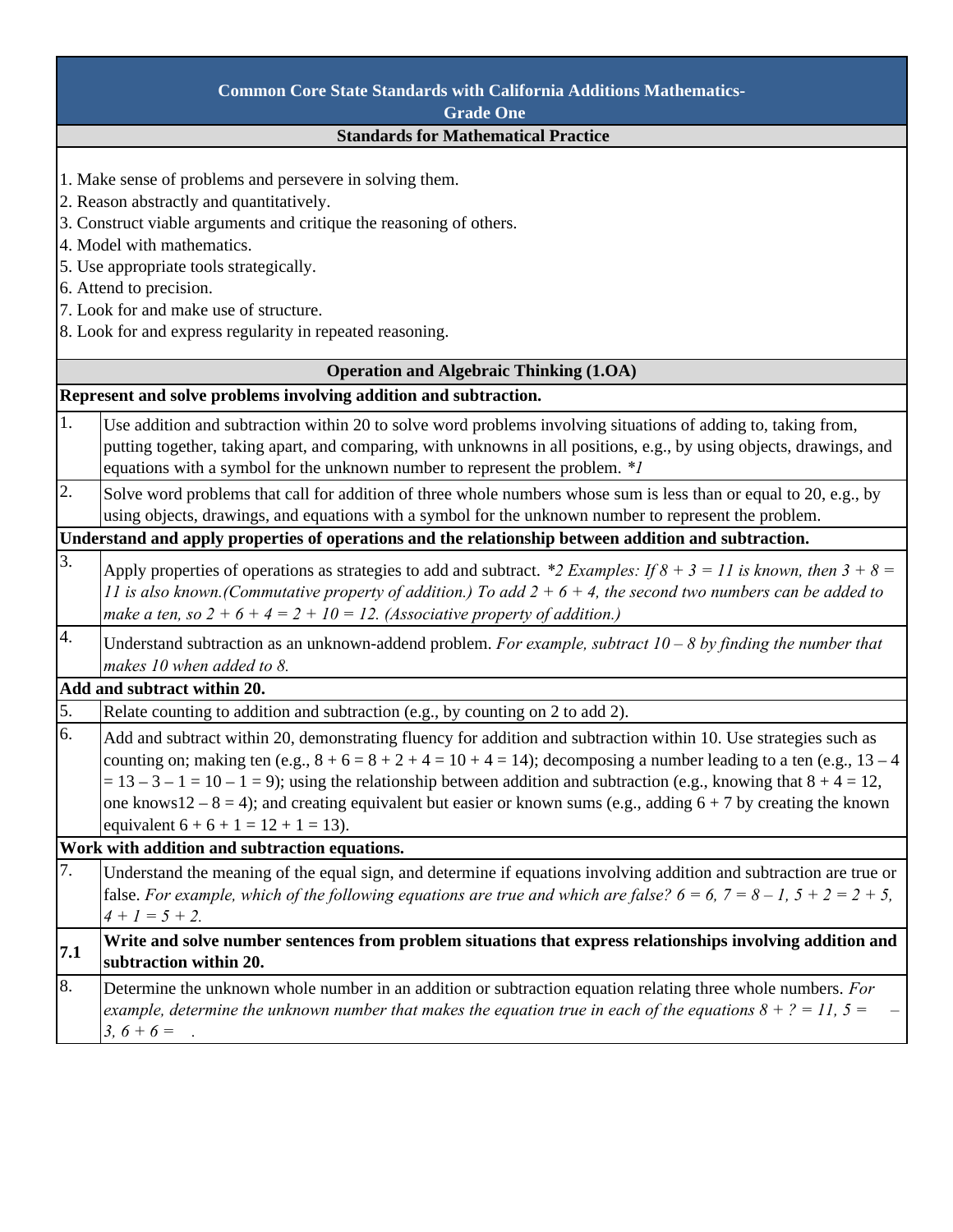| <b>Number and Operations in Base Ten (1.NBT)</b>                                |                                                                                                                       |  |  |
|---------------------------------------------------------------------------------|-----------------------------------------------------------------------------------------------------------------------|--|--|
| Extend the counting sequence.                                                   |                                                                                                                       |  |  |
| 1.                                                                              | Count to 120, starting at any number less than 120. In this range, read and write numerals and represent a number of  |  |  |
|                                                                                 | objects with a written numeral.                                                                                       |  |  |
| Understand place value.                                                         |                                                                                                                       |  |  |
| $\overline{2}$ .                                                                | Understand that the two digits of a two-digit number represent amounts of tens and ones. Understand the following     |  |  |
|                                                                                 | as special cases:                                                                                                     |  |  |
|                                                                                 | a. 10 can be thought of as a bundle of ten ones - called a "ten"                                                      |  |  |
|                                                                                 | b. The numbers from 11 to 19 are composed of a ten and one, two, three, four, five, six, seven, eight, or nine ones.  |  |  |
|                                                                                 | c. The numbers 10, 20, 30, 40, 50, 60, 70, 80, 90 refer to one, two, three, four, five, six, seven, eight, or nine    |  |  |
|                                                                                 | tens (and 0 ones).                                                                                                    |  |  |
| 3.                                                                              | Compare two two-digit numbers based on meanings of the tens and ones digits, recording the results of                 |  |  |
|                                                                                 | comparisons with the symbols $\ge$ , =, and <.                                                                        |  |  |
| Use place value understanding and properties of operations to add and subtract. |                                                                                                                       |  |  |
| 4.                                                                              | Add within 100, including adding a two-digit number and a one-digit number, and adding a two-digit number and a       |  |  |
|                                                                                 | multiple of 10, using concrete models or drawings and strategies based on place value, properties of operations,      |  |  |
|                                                                                 | and/or the relationship between addition and subtraction; relate the strategy to a written method and explain the     |  |  |
|                                                                                 | reasoning used. Understand that in adding two-digit numbers, one adds tens and tens, ones and ones; and sometimes     |  |  |
|                                                                                 | it is necessary to compose a ten.                                                                                     |  |  |
| 5.                                                                              | Given a two-digit number, mentally find 10 or more or 10 less than the number, without having to count; explain       |  |  |
|                                                                                 | the reasoning used.                                                                                                   |  |  |
| 6.                                                                              | Subtract multiples of 10 in the range 10-90 from multiples of 10 in the range 10-90 (positive or zero differences),   |  |  |
|                                                                                 | using concrete models or drawings and strategies based on place value, properties of operations, and/or the           |  |  |
|                                                                                 | relationship between addition and subtraction; relate the strategy to a qritten method and explain the reasoning      |  |  |
|                                                                                 | used.                                                                                                                 |  |  |
|                                                                                 | <b>Measurement and Data (1.MD)</b>                                                                                    |  |  |
| Measure lengths indirectly and by iterating length units.                       |                                                                                                                       |  |  |
| 1.                                                                              |                                                                                                                       |  |  |
|                                                                                 | Order three objects by length; compare the lengths of two objects indirectly by using a third object.                 |  |  |
| 2.                                                                              | Express the length of an object as a whole number of length units, by laying multiple copies of a shorter object (the |  |  |
|                                                                                 | length unit) end to end; understand that the length measurement of an object is the number of same-size length units  |  |  |
|                                                                                 | that span it with no gaps or overlaps. Limit to contexts where the object being measured is spanned by a whole        |  |  |
|                                                                                 | number of length units with no gaps or overlaps.                                                                      |  |  |
|                                                                                 | Tell and write time.                                                                                                  |  |  |
| 3.                                                                              | Tell and write time un hours and half-hours using analog and digital clocks.                                          |  |  |
| 3.1                                                                             |                                                                                                                       |  |  |
|                                                                                 | Relate time to events (e.g., before/after, shorter/longer).                                                           |  |  |
|                                                                                 | Represent and interpret data.                                                                                         |  |  |
| 4.                                                                              |                                                                                                                       |  |  |
|                                                                                 | Organize, represent, and interpret data with up to three categories; ask and answer questions about the total number  |  |  |
|                                                                                 | of data points, how many in each category, and how many more or less are in one category than in another.             |  |  |
| 4.1                                                                             | Describe, extend, and explain ways to get to a next element in simple repeating patterns (e.g., rhythmic,             |  |  |
|                                                                                 | numeric, color, and shape). (CA-Standard SDAP 2.1)                                                                    |  |  |
|                                                                                 |                                                                                                                       |  |  |
|                                                                                 |                                                                                                                       |  |  |
|                                                                                 |                                                                                                                       |  |  |